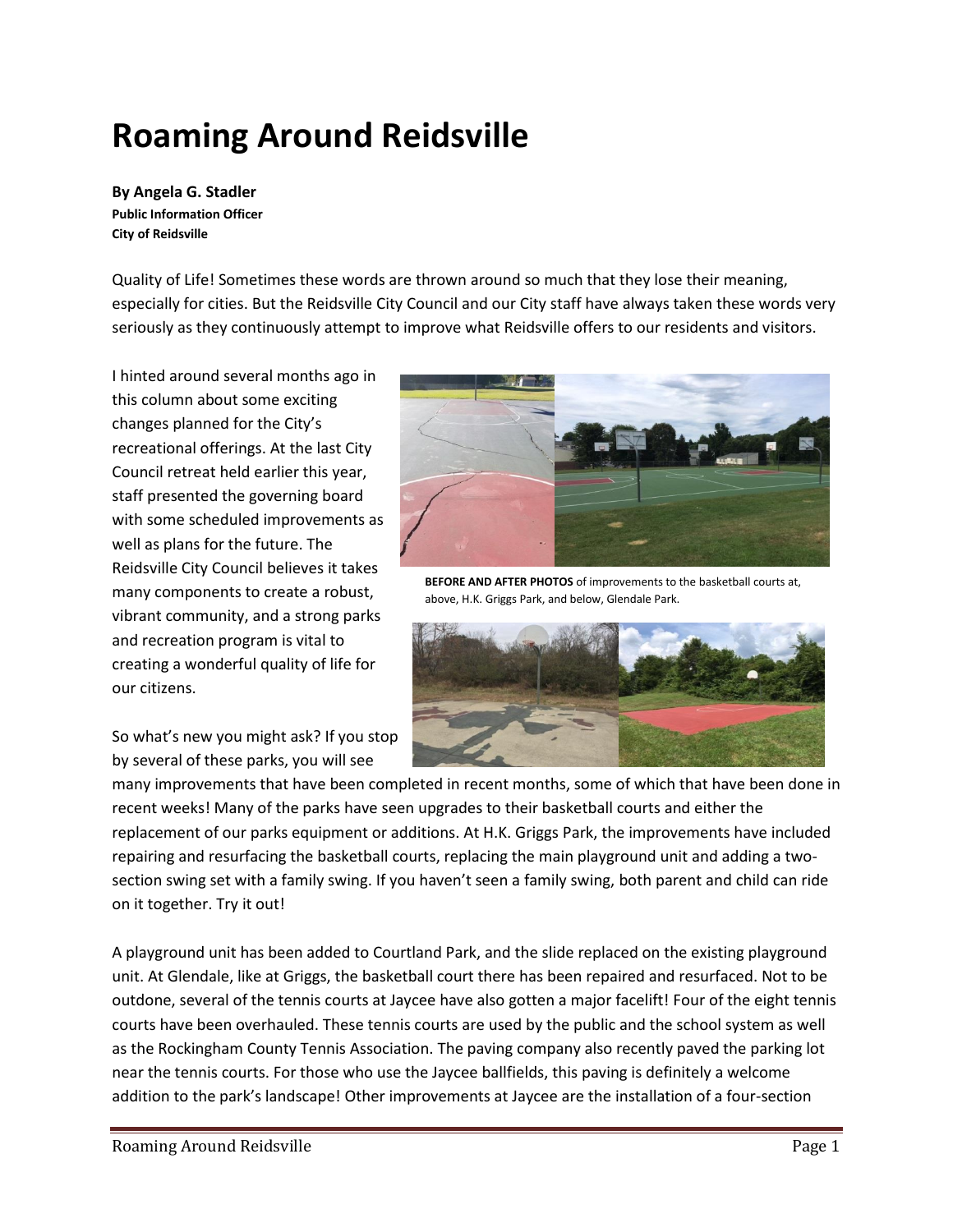

swing set appropriate for every age, from infant to adult. Two swings have belts that can make them inclusive for all. Also at Jaycee Ballpark, an outdoor pickleball court is in the process of being added at the upper end of the parking lot. Pickleball is the "in" game, especially among seniors right now. Heated competitions can often be found on the inside court located at RCARE (Reidsville Center for Active Retirement Enterprises).

**NEW PLAYGROUND EQUIPMENT** has been installed at H.K. Griggs Park.

And, of course, we can't forget the beautiful restoration of the Veterans Memorial at lower Jaycee Park by local industry Keystone Foods that was dedicated in May of this year.

The upgrades continue at Lake Reidsville, located at 630 Water Works Road. In addition to the new technologically savvy playground equipment installed in 2017, local Boy Scout Hunter Martin as part of his Eagle project has helped install a fishing trail there. A few more finishing touches are being added, like buoys, and it will be complete! We love it when local youth see a need and help improve their local community! The recent addition of new trails at Lake Reidsville, showcased in April, brings the total trail there up to three miles. That would be a nice workout whether you're walking or biking!

All of these improvements have been rooted in the Outdoor Parks Amenities Action Plan based on the existing network of City parks. Parks & Recreation Superintendent Fred Thompson, aided by staff, has been working hard on this plan, especially in recent months. First, Reidsville's parks were designated into different categories. We have Citywide Parks, such as Jaycee, Courtland and H.K. Griggs. There are neighborhood parks like those at Barnes Street, Cambridge, Glendale, Oaks and Woodland. Our "specialty" parks are Lake Reidsville as well as our downtown parks, such as Market Square, Mural Park and Kelly's Way. Another "specialty park" is the Jaycee Recreation Complex, which includes lower Jaycee Park where the basketball courts are located and the ballfield area where our tennis courts and baseball/softball fields can be found. Lake Hunt's park area is classified as a Rural/Basic Park or Natural Area.

Newer to our "parks system" is the notion that residents can access our school sites. While people have been using the walkways and ballfields located at our schools for many years, the City is now stressing that Public School Playgrounds can be utilized at our area elementary schools, including Monroeton, Moss Street, South End and Williamsburg, when not in use by the school system.

More improvements are in the works! Fred Thompson and the Parks & Recreation Department are looking at grant opportunities for a dog park at Jaycee Park and a community partnership to install a splash pad at Lake Reidsville Park, among others. Thompson is also planning to form a group to gauge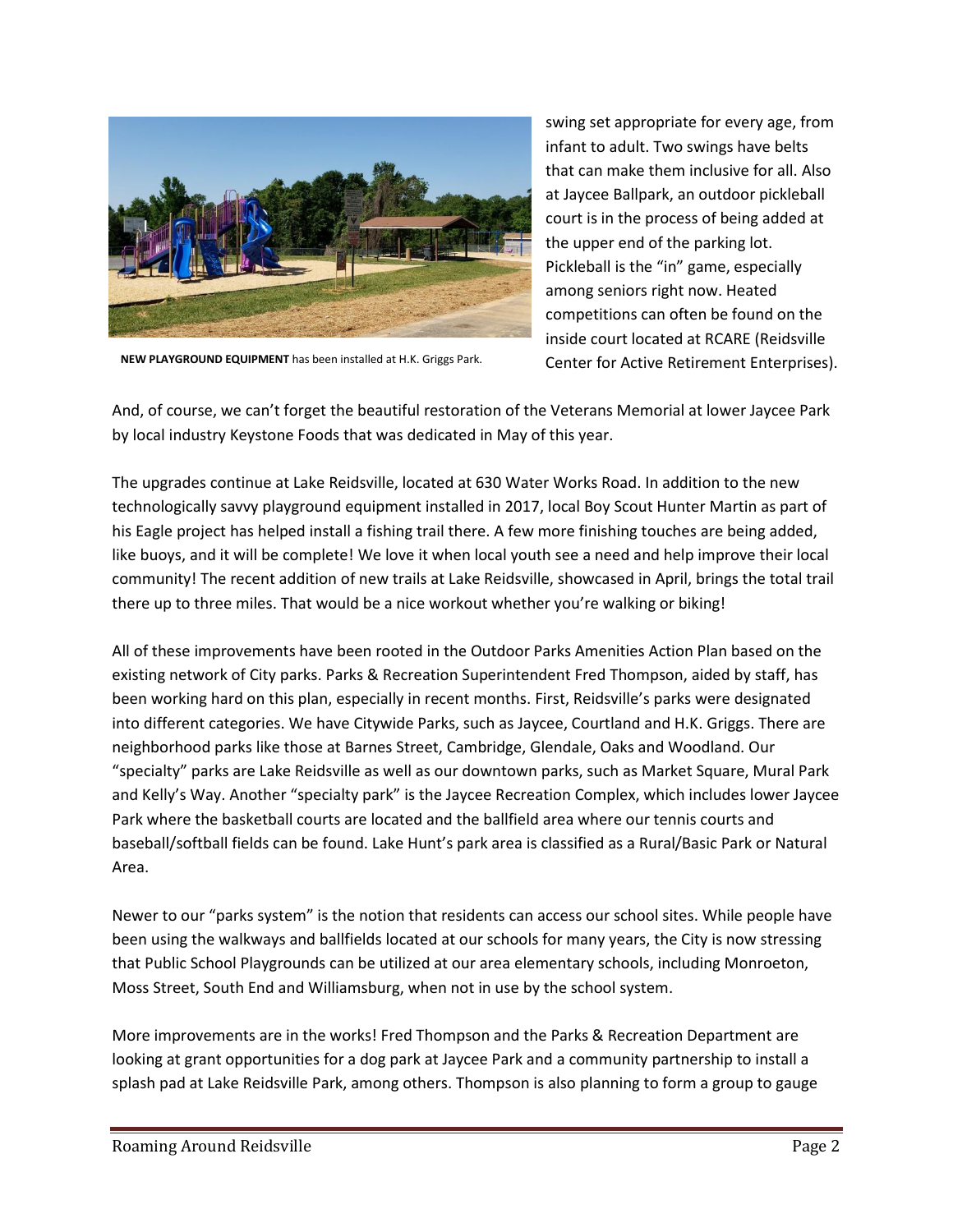interest in a skate park, also at Jaycee Park. Hopefully, we will have more on these improvements at a later date.

A ribbon cutting for the recently completed improvements is being planned, hopefully, for sometime in August.

We hope you will come out and enjoy the latest improvements to our recreational amenities. We also hope that you'll agree with us that Reidsville is working hard to improve the quality of life for its residents!

In other news around the City, don't miss:

#### **Lake Reidsville Disc Golf Open on August 5th .**

This one-day C-Tier PDGA event includes Open Divisions and AM Divisions. Tee time starts at 9:30 a.m. on Sunday, August 5. To learn more about the event, you can visit the links on the PDGA's Event Schedule or visit Discgolfscene.com or email the coordinator Tyson Harton a[t tyson99duke@gmail.com.](mailto:tyson99duke@gmail.com)

#### **Ice Pop Cool Down & Bicycle Registration on August 8th .**

The Reidsville Police Department will be holding an "Ice Pop Cool Down: Bicycle Registration" at Courtland Park between 2-4 p.m. on Wednesday, August 8. It's a great way for the officers to connect with the kids and get those bicycles registered!

#### **Downtown Cruise In on August 10th .**

These monthly cruise-ins are sponsored by the EZ Street Cruisers Car Club. Held rain or shine, the cruiseins feature cars that are from the year 1987 or older. Downtown streets close at 5:30 p.m. for the cruiseins, which are held from 6-9 p.m. If interested in participating, contact Lou at 508-320-8751 or check out [www.ezstreetcruisers.com/](http://www.ezstreetcruisers.com/)

#### **"The Lion King" Hits the Big Screen at Market Square August 11th .**

Hakuna Matata! No worries because the "Movies @ Market Square" series continues in August, featuring the Disney classic, "The Lion King". Bring your chairs and blankets for this free movie shown on the lawn of Market Square in downtown Reidsville on Saturday, August 11, starting around 8 p.m. (dusk).

#### **Night Catfish Tourney @ Lake Reidsville August 11th .**

If movies aren't your thing, head on over to Lake Reidsville, 630 Water Works Road, which will be hosting another Night Catfish Tournament. The hours are 6 p.m. to 1 a.m. on Saturday, August 11, and the cost is \$10 per person. Call the lake at 336-349-4738 if you have any questions!

#### **Kickball with Cops on August 15th .**